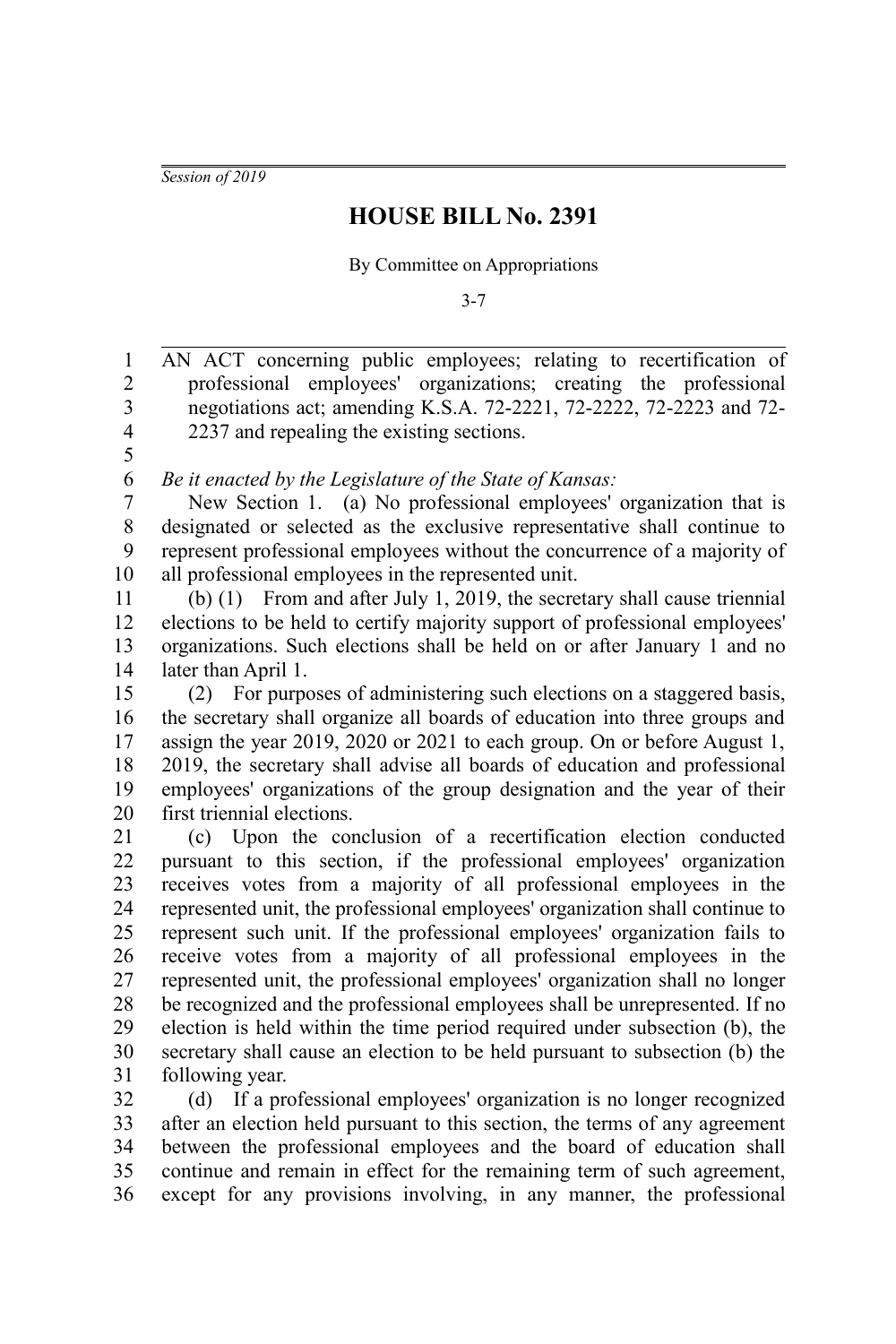29

employees' organization, including, but not limited to, organization security, dues and fees and grievance and arbitration. 1 2

(e) A new professional employees' organization may be recognized in accordance with K.S.A. 72-2221, and amendments thereto, provided the professional employees' organization is not substantially similar to or affiliated with any professional employees' organization that lost its recognition as the exclusive representative within the immediately preceding 36 months. 3 4 5 6 7 8

(f) In any election conducted pursuant to this section, in addition to the name of any professional employees' organization entitled to be contained on the ballot, the ballot also shall contain the choice of "no representation." When an election in which the ballot contains three or more choices results in no choice receiving a majority of the votes of all professional employees in the unit, the secretary shall hold a run-off election. Any run-off election shall be conducted in accordance with the provisions of this section and shall only provide for a selection between the two choices receiving the largest and second largest number of votes in the initial election. The secretary shall certify the results of any election to the parties involved therein. 9 10 11 12 13 14 15 16 17 18 19

(g) (1) The secretary shall adopt rules and regulations necessary to implement the provisions of this section. Such rules and regulations, at a minimum, shall: 20 21 22

(A) Ensure the purity of elections held pursuant to this section, and preserve the secrecy of the ballot in any such elections; 23 24

(B) establish the manner in which such elections are conducted, including whether elections are conducted in person, by mail, by telephone, by internet-based systems or by any other means determined by the secretary to be fair, confidential and reliable; 25 26 27 28

(C) prohibit the practice of voting by proxy in such elections; and

(D) allow professional employees to cast ballots for a period of 14 days from the start of any such election. 30 31

(2) The secretary may establish by rules and regulations a fee schedule for the purpose of paying the expenses of conducting elections held pursuant to this section. Such fees shall be collected from professional employees' organizations participating in such elections. 32 33 34 35

(h) The provisions of this section shall be part of and supplemental to the professional negotiations act. 36 37

New Sec. 2. The provisions of K.S.A. 72-2218 through 72-2239, and amendments thereto, and section 1, and amendments thereto, shall be known and may be cited as the professional negotiations act. 38 39 40

Sec. 3. K.S.A. 72-2221 is hereby amended to read as follows: 72- 2221. (a) If professional employees of a board of education are not represented by a professional employees' organization for the purpose of 41 42 43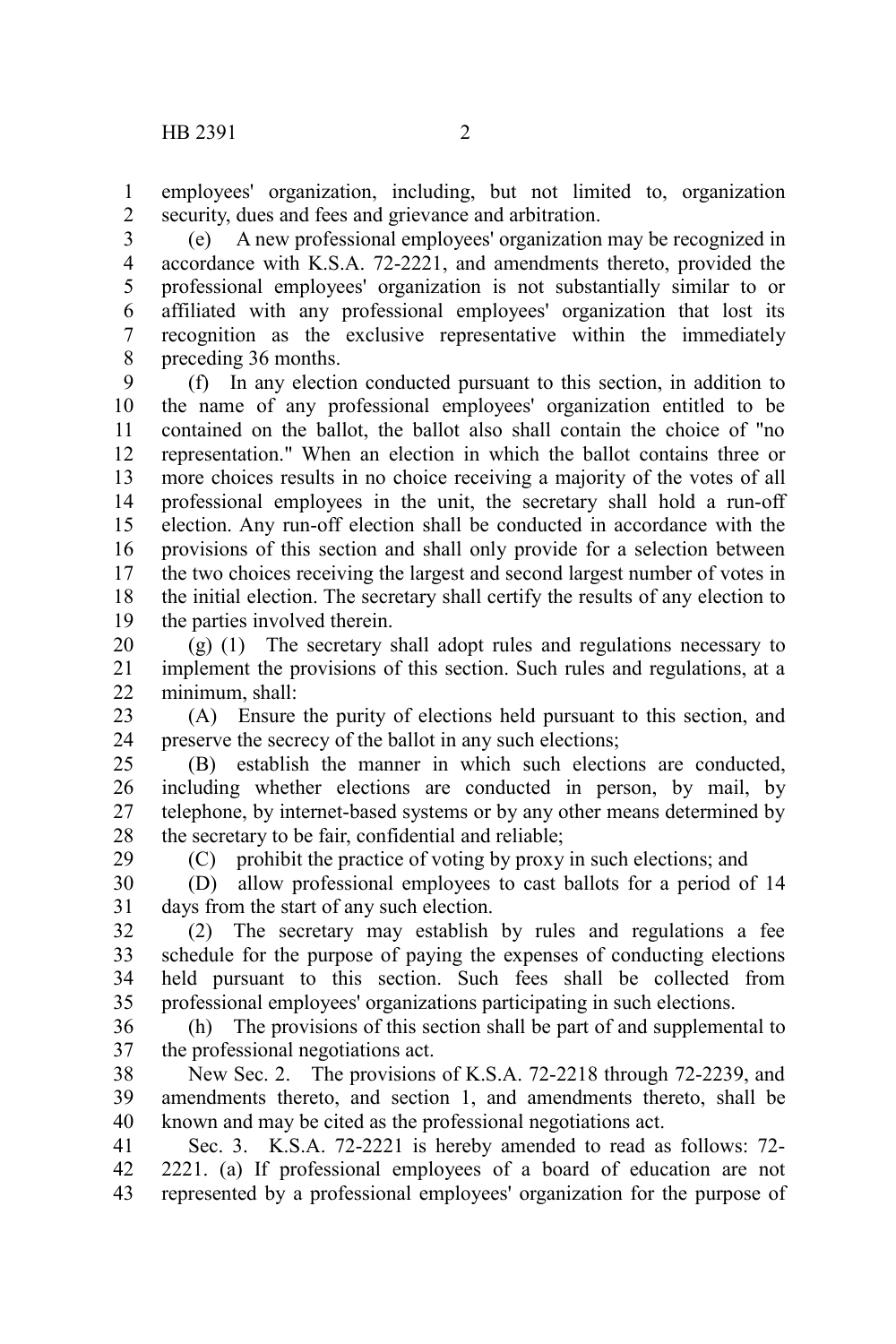professional negotiation, any professional employees' organization may file a request with the board of education alleging that a majority of the professional employees in an appropriate negotiating unit wish to be represented for such purpose by such organization and asking the board of education to recognize it as the exclusive representative under K.S.A. 72- 2220*, and amendments thereto*. Such request shall describe the grouping of jobs or positions which constitute the unit claimed to be appropriate and shall include a demonstration of majority support through verified membership lists. Notice of such request shall immediately be posted by the board of education on a bulletin board at each school or other facility in which members of the unit claimed to be appropriate are employed. 1 2 3 4 5 6 7 8 9 10 11

(b) A request for recognition under subsection (a) shall be granted by the board of education unless: 12 13

(1) The board of education has a good faith doubt as to the accuracy or validity of the evidence demonstrating majority support; or 14 15

(2) another professional employees' organization files with the board of education within ten  $(10)$  *10* calendar days after the posting of notice of the original request a competing request alleging majority support and asking the board of education to recognize it as the exclusive representative; or 16 17 18 19 20

(3) one or more of the professional employees included in the unit claimed to be appropriate files with the board of education within ten  $(10)$ *10* calendar days after the posting of notice of the original request a competing request alleging majority support and asking the board of education to deny the request for recognition; or 21 22 23 24 25

(4) the board of education, within the previous–twelve (12) 36 months, has lawfully denied or withdrawn the recognition of-a *such* professional employees' organization as the exclusive representative of the professional employees included in the unit claimed to be appropriate; or 26 27 28 29

(5) the secretary, within the previous-twelve  $(12)$  36 months, has conducted a secret ballot election under the provisions of this act, or the act of which this section is amendatory *section 1, and amendments thereto*, and the election resulted in a majority vote *of all professional employees in the unit* for no representation. 30 31 32 33 34

Sec. 4. K.S.A. 72-2222 is hereby amended to read as follows: 72- 2222. (a) A petition may be filed with the secretary, asking the secretary to investigate and decide the question of whether (1) professional employees in an appropriate negotiating unit have designated a professional employees' organization for recognition as an exclusive representative for purposes of K.S.A. 72-2220; (2) a professional employees' organization which is the recognized exclusive representative should be replaced byanother professional employees' organization; (3) recognition of a professional employees' organization as the exclusive representative 35 36 37 38 39 40 41 42 43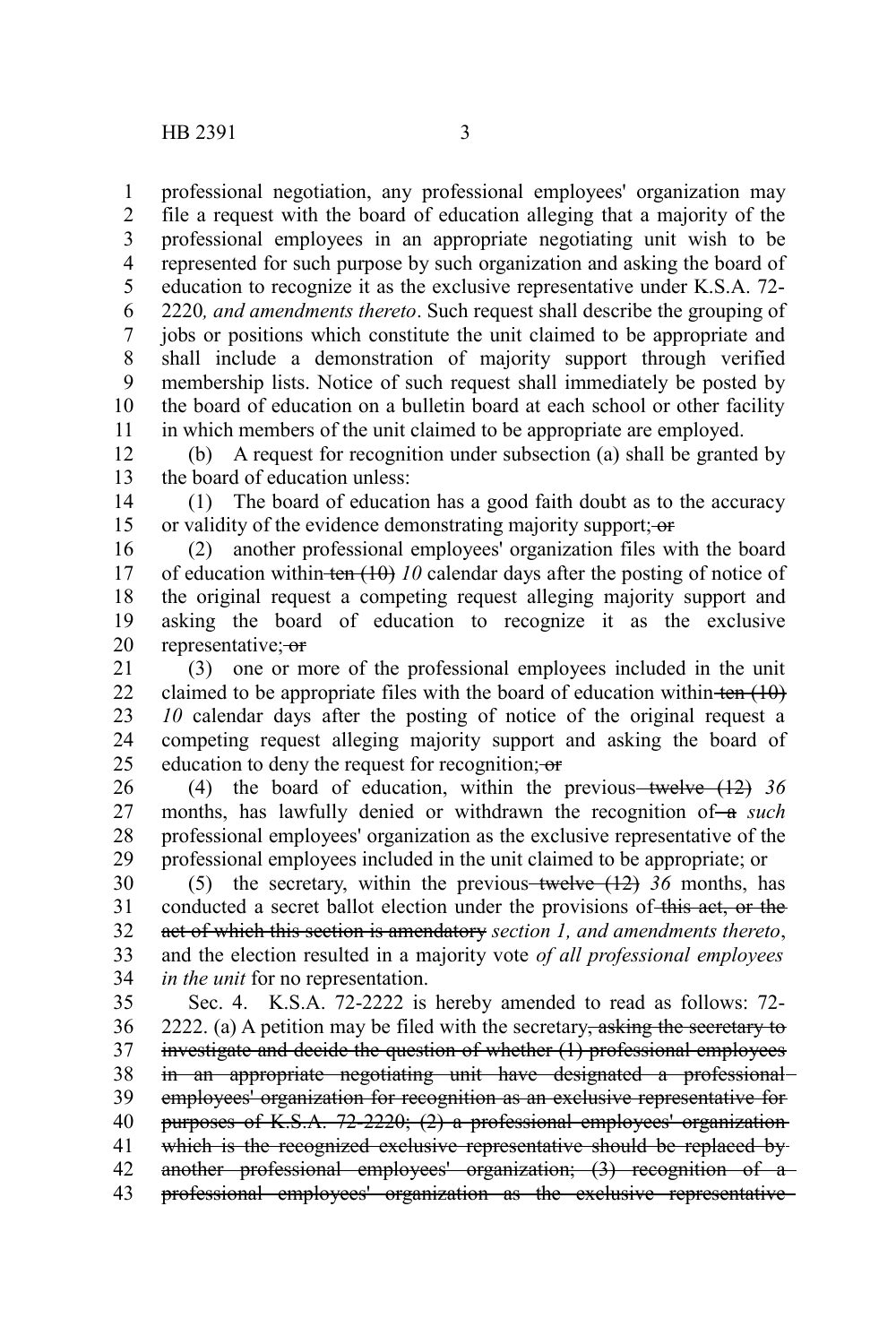should be withdrawn *requesting that the secretary:* 1

*(1) Determine whether a board of education has a good faith doubt as the accuracy or validity of the claims made in a request for recognition as the exclusive representative; or* 2 3 4

*(2) include a professional employees' organization as one of the choices for exclusive representation in the immediately next succeeding election held pursuant to section 1, and amendments thereto*. 5 6 7

8

(b) A petition under subsection  $(a)$  may be filed by:

(1) A board of education alleging that it has received a request for exclusive recognition from a professional employees' organization and has a good faith doubt as to the accuracy or validity of the claims made in the request; or 9 10 11 12

13

(2) a professional employees' organization;  $\overline{or}$ 

(3) one or more professional employees seeking withdrawal of recognition of a professional employees' organization as the exclusive representative. 14 15 16

Sec. 5. K.S.A. 72-2223 is hereby amended to read as follows: 72- 2223. (a) *Exept as provided in subsection (b),* upon receipt of a petition *filed* under K.S.A. 72-2222-and except as provided in subsection (b), the secretary or a person or persons designated by the secretary may direct and conduct a secret ballot election in order to decide the questions raised by the petition*, and amendments thereto, the secretary shall place the issue raised in the petition on the ballot at the immediately next succeeding election held pursuant to section 1, and amendments thereto*. 17 18 19 20 21 22 23 24

(b) The secretary shall dismiss, without determining the questions raised therein, any petition filed under K.S.A. 72-2222, *and amendments thereto,* if: 25 26 27

(1) The petition is filed by a professional employees' organization and is not supported by credible evidence that at least-thirty percent  $(30\%)$ *30%* of the professional employees in the appropriate unit are *desire to be* members of the professional employees' organization filing the petition; or 28 29 30 31

(2) the petition is filed by one or more professional employees, asks the secretary to determine the question of whether recognition of a professional employees' organization should be withdrawn, and is not supported by credible evidence that at least thirty percent (30%) of the professional employees in the appropriate unit support the request; or 32 33 34 35 36

(3) the board of education, within the previous twelve (12) months, has lawfully recognized a professional employees' organization other than the petitioner as the exclusive representative of any professional employees included in the unit described in the petition; or 37 38 39 40

(4) the board of education, within the previous twelve (12) 36 months, has lawfully denied or withdrawn the recognition of a professional employees' organization as the exclusive representative of the professional 41 42 43